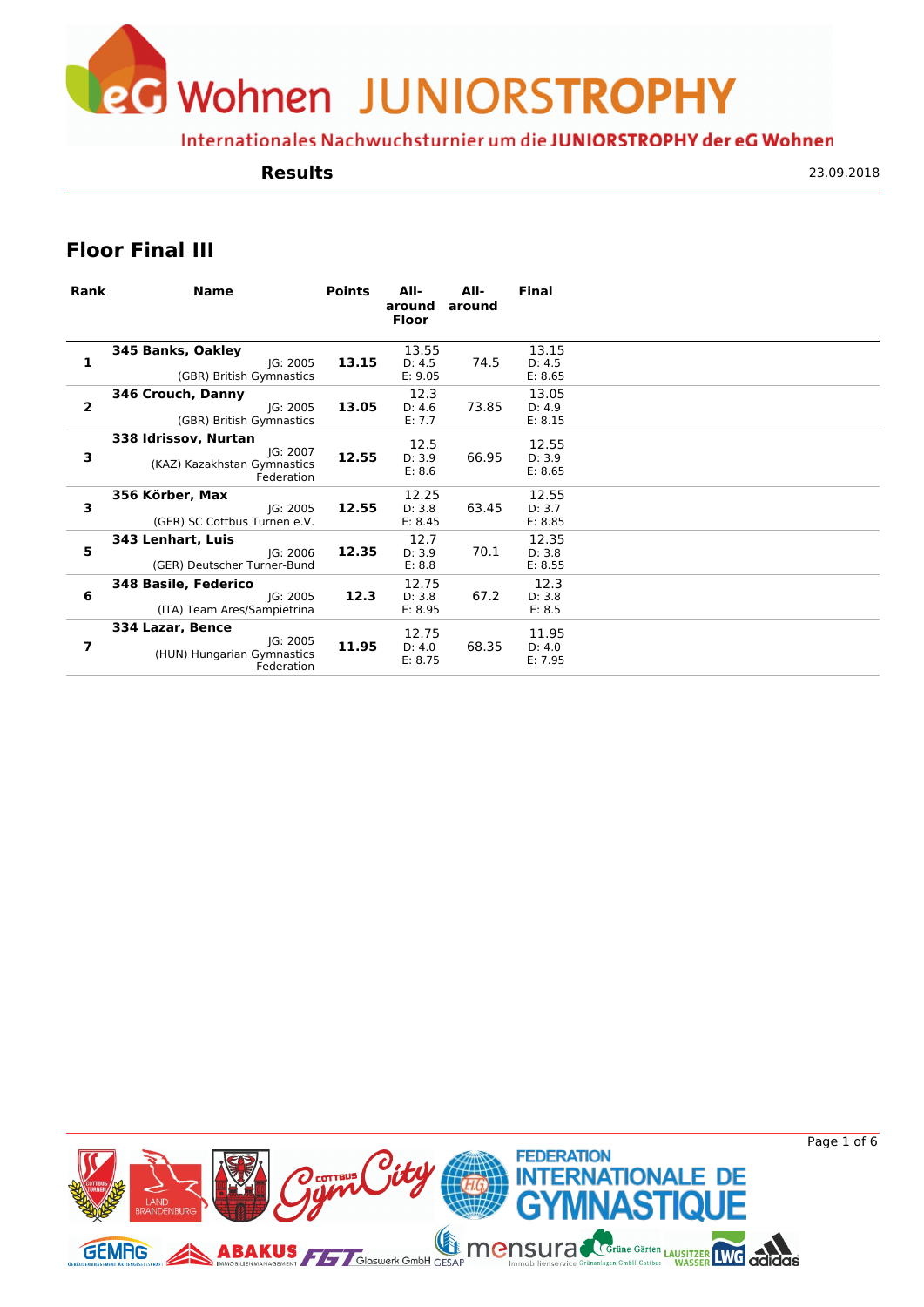**J** Wohnen JUNIORSTROPHY

Internationales Nachwuchsturnier um die JUNIORSTROPHY der eG Wohnen

#### **Results**

23.09.2018

# **Horse Final III**

| Rank           | <b>Name</b>                                                                     | <b>Points</b> | All-<br>around<br>Horse    | All-<br>around | <b>Final</b>               |  |
|----------------|---------------------------------------------------------------------------------|---------------|----------------------------|----------------|----------------------------|--|
| 1              | 351 Padegimas, Kristijonas<br>IG: 2006<br>(LTU) Kauno Sporto Mokykla Startas    | 12.4          | 11.15<br>D: 4.4<br>E: 6.75 | 11.15          | 12.4<br>D: 4.4<br>E: 8.0   |  |
| $\overline{2}$ | 344 Stelmakh, Radomyr<br>IG: 2005<br>(UKR) Zaporozkye                           | 12.2          | 11.0<br>D: 3.7<br>E: 7.3   | 70.4           | 12.2<br>D: 4.0<br>E: 8.2   |  |
| 3              | 343 Lenhart, Luis<br>JG: 2006<br>(GER) Deutscher Turner-Bund                    | 12.0          | 11.05<br>D: 2.9<br>E: 8.15 | 70.1           | 12.0<br>D: 3.6<br>E: 8.4   |  |
| 4              | 345 Banks, Oakley<br>IG: 2005<br>(GBR) British Gymnastics                       | 11.85         | 12.45<br>D: 4.0<br>E: 8.45 | 74.5           | 11.85<br>D: 4.1<br>E: 7.75 |  |
| 5              | 339 Idrissov, Zeinolla<br>JG: 2005<br>(KAZ) Kazakhstan Gymnastics<br>Federation | 11.65         | 11.3<br>D: 3.9<br>E: 7.4   | 68.8           | 11.65<br>D: 4.1<br>E: 7.55 |  |
| 6              | 346 Crouch, Danny<br>IG: 2005<br>(GBR) British Gymnastics                       | 11.6          | 12.15<br>D: 4.1<br>E: 8.05 | 73.85          | 11.6<br>D: 4.1<br>E: 7.5   |  |
| 7              | 357 Jarick, Hermann<br>IG: 2005<br>(GER) SC Cottbus Turnen e.V.                 | 10.0          | 10.1<br>D: 2.4<br>E: 7.7   | 62.5           | 10.0<br>D: 2.4<br>E: 7.6   |  |

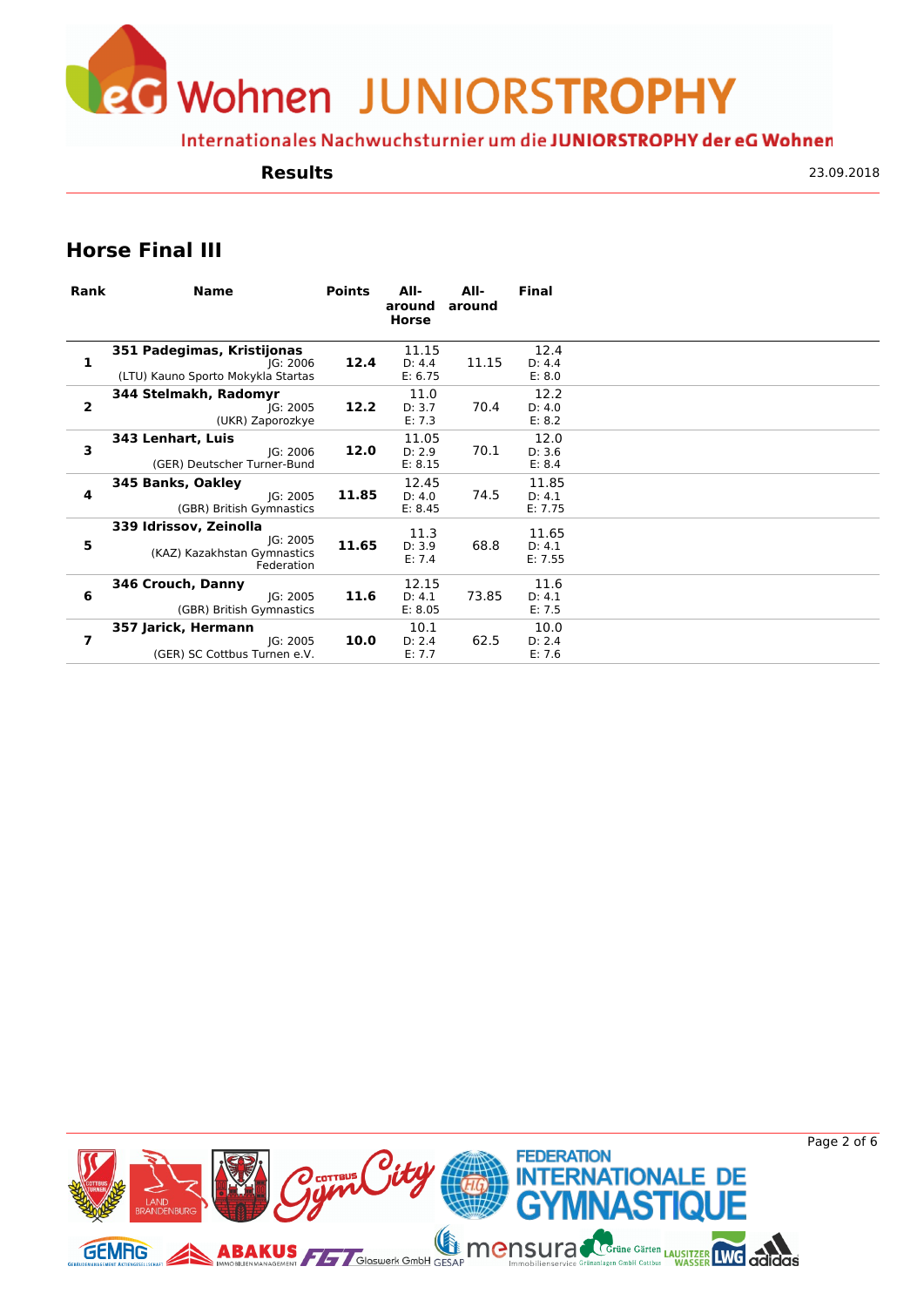Wohnen JUNIORSTROPHY

Internationales Nachwuchsturnier um die JUNIORSTROPHY der eG Wohnen

#### **Results**

23.09.2018

# **Rings Final III**

| Rank                    | <b>Name</b>                                                                     | <b>Points</b> | All-<br>around<br><b>Rings</b>          | All-<br>around | <b>Final</b>                            |  |
|-------------------------|---------------------------------------------------------------------------------|---------------|-----------------------------------------|----------------|-----------------------------------------|--|
| 1                       | 344 Stelmakh, Radomyr<br>IG: 2005<br>(UKR) Zaporozkye                           | 12.5          | 12.3<br>D: 4.1<br>E: 8.2                | 70.4           | 12.5<br>D: 4.1<br>E: 8.4                |  |
| $\overline{\mathbf{2}}$ | 346 Crouch, Danny<br>IG: 2005<br>(GBR) British Gymnastics                       | 12.0          | 12.1<br>D: 3.6<br>E: 8.8<br>$P: -0.3$   | 73.85          | 12.0<br>D: 3.6<br>E: 8.7<br>$P: -0.3$   |  |
| 3                       | 339 Idrissov, Zeinolla<br>IG: 2005<br>(KAZ) Kazakhstan Gymnastics<br>Federation | 11.85         | 11.35<br>D: 3.3<br>E: 8.05              | 68.8           | 11.85<br>D: 3.3<br>E: 8.55              |  |
| 4                       | 343 Lenhart, Luis<br>IG: 2006<br>(GER) Deutscher Turner-Bund                    | 11.55         | 11.4<br>D: 3.6<br>E: 7.8                | 70.1           | 11.55<br>D: 3.6<br>E: 7.95              |  |
| 5                       | 338 Idrissov, Nurtan<br>IG: 2007<br>(KAZ) Kazakhstan Gymnastics<br>Federation   | 11.45         | 11.4<br>D: 3.3<br>E: 8.1                | 66.95          | 11.45<br>D: 3.3<br>E: 8.15              |  |
| 6                       | 345 Banks, Oakley<br>IG: 2005<br>(GBR) British Gymnastics                       | 10.85         | 11.85<br>D: 3.8<br>E: 8.35<br>$P: -0.3$ | 74.5           | 10.85<br>D: 3.8<br>E: 7.35<br>$P: -0.3$ |  |
| 7                       | 357 Jarick, Hermann<br>IG: 2005<br>(GER) SC Cottbus Turnen e.V.                 | 10.3          | 10.25<br>D: 2.4<br>E: 8.15<br>$P: -0.3$ | 62.5           | 10.3<br>D: 2.4<br>E: 8.2<br>$P: -0.3$   |  |

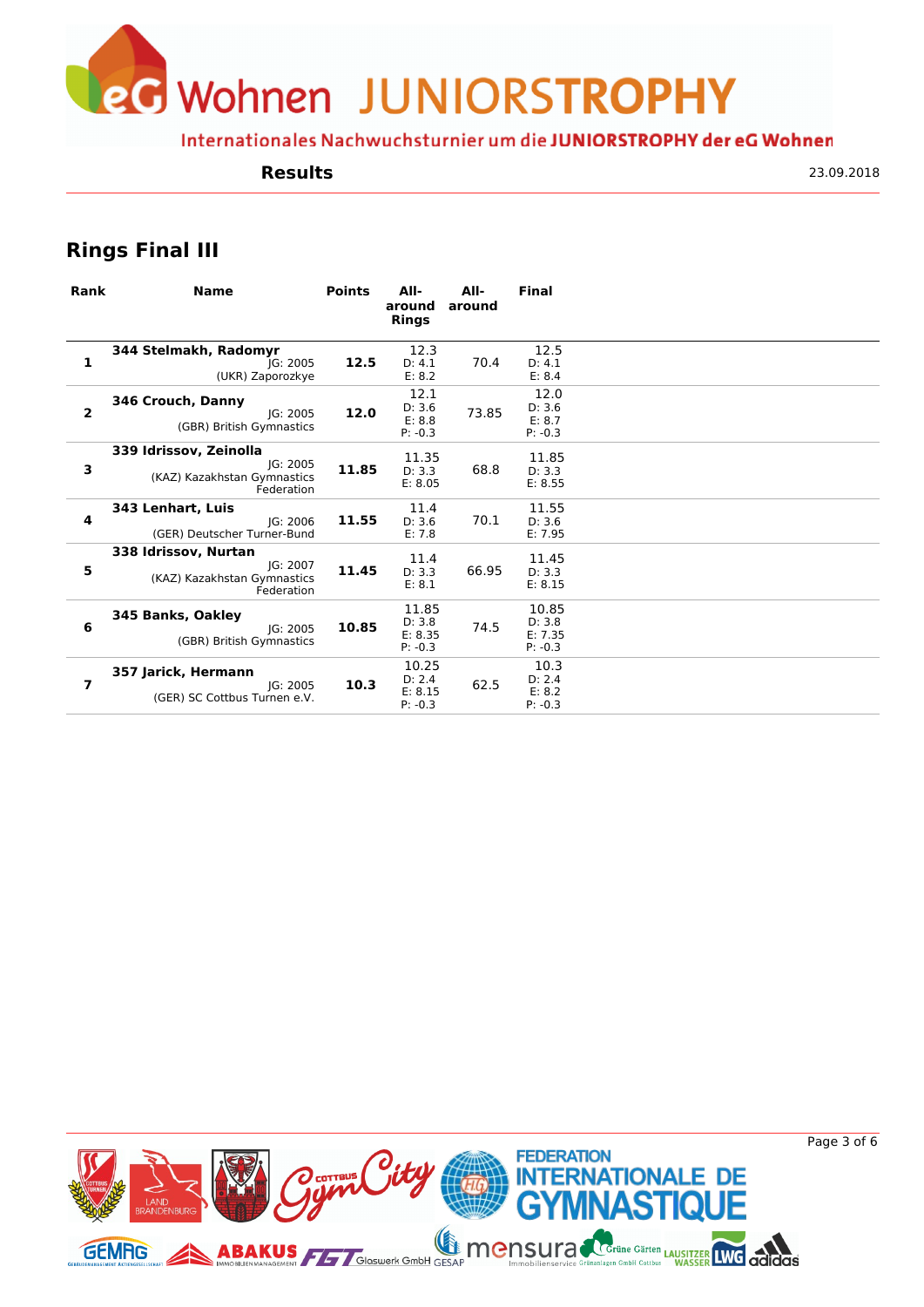eG Wohnen JUNIORSTROPHY

Internationales Nachwuchsturnier um die JUNIORSTROPHY der eG Wohnen

#### **Results**

23.09.2018

# **Vault Final III**

| Rank | <b>Name</b>                                                                        | <b>Points</b> | All-<br>around<br>Vault<br>Average | All-<br>around |                                         | Vault 1 Vault 2                         | Vault  |  |
|------|------------------------------------------------------------------------------------|---------------|------------------------------------|----------------|-----------------------------------------|-----------------------------------------|--------|--|
| 1    | 345 Banks, Oakley<br>IG: 2005<br>(GBR) British Gymnastics                          | 12.45         | 12.275                             | 74.5           | 13.15<br>D: 4.0<br>E: 9.15              | 11.75<br>D: 2.4<br>E: 9.35              | 12.45  |  |
| 2    | 334 Lazar, Bence<br>IG: 2005<br>(HUN) Hungarian Gymnastics<br>Federation           | 11.975        | 11.825                             | 68.35          | 12.4<br>D: 3.2<br>E: 9.2                | 11.55<br>D: 2.4<br>E: 9.25<br>$P: -0.1$ | 11.975 |  |
| 3    | 344 Stelmakh, Radomyr<br>IG: 2005<br>(UKR) Zaporozkye                              | 11.95         | 11.6                               | 70.4           | 12.3<br>D: 3.2<br>E: 9.1                | 11.6<br>D: 2.4<br>E: 9.2                | 11.95  |  |
| 4    | 356 Körber, Max<br>IG: 2005<br>(GER) SC Cottbus Turnen e.V.                        | 11.725        | 11.45                              | 63.45          | 12.0<br>D: 2.8<br>E: 9.2                | 11.45<br>D: 2.4<br>E: 9.05              | 11.725 |  |
| 5    | 338 Idrissov, Nurtan<br>IG: 2007<br>(KAZ) Kazakhstan Gymnastics<br>Federation      | 11.15         | 11.075                             | 66.95          | 11.75<br>D: 2.8<br>E: 8.95              | 10.55<br>D: 2.4<br>E: 8.15              | 11.15  |  |
| 6    | 341 Salagayev, Konstantin<br>JG: 2005<br>(KAZ) Kazakhstan Gymnastics<br>Federation | 11.125        | 10.775                             | 60.7           | 11.05<br>D: 2.4<br>E: 8.75<br>$P: -0.1$ | 11.2<br>D: 2.4<br>E: 8.8                | 11.125 |  |
|      |                                                                                    |               |                                    |                |                                         |                                         |        |  |

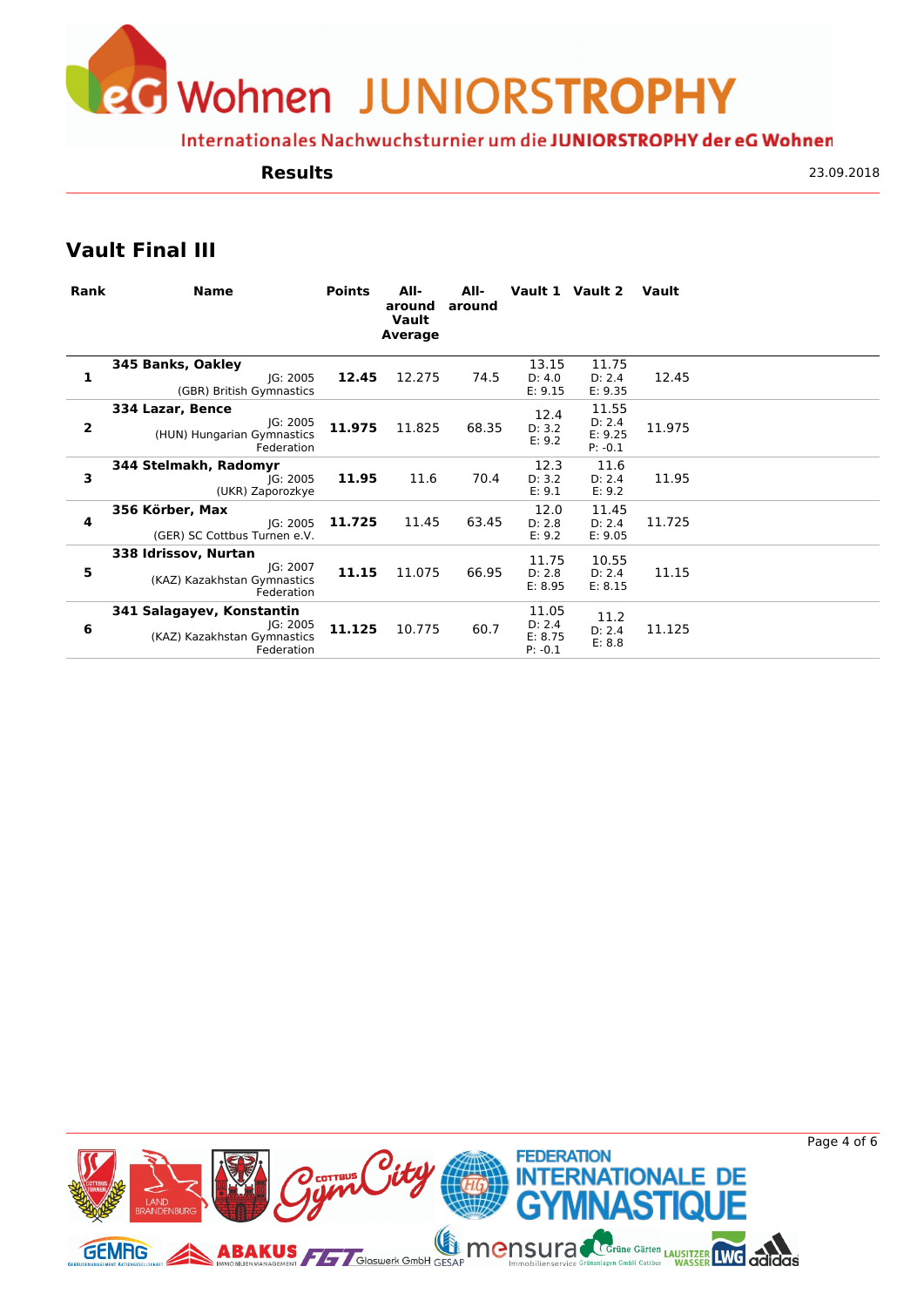**J** Wohnen JUNIORSTROPHY

Internationales Nachwuchsturnier um die JUNIORSTROPHY der eG Wohnen

#### **Results**

23.09.2018

### **P Bars Final III**

| Rank                    | <b>Name</b>                                                                     | <b>Points</b> | All-<br>around<br><b>P</b> Bars | All-<br>around | <b>Final</b>               |  |
|-------------------------|---------------------------------------------------------------------------------|---------------|---------------------------------|----------------|----------------------------|--|
| 1                       | 349 Maccotta, Fabio<br>JG: 2005<br>(ITA) Team Ares/Sampietrina                  | 12.55         | 12.6<br>D: 3.3<br>E: 9.3        | 67.85          | 12.55<br>D: 3.3<br>E: 9.25 |  |
| $\overline{\mathbf{2}}$ | 343 Lenhart, Luis<br>IG: 2006<br>(GER) Deutscher Turner-Bund                    | 12.4          | 12.35<br>D: 3.4<br>E: 8.95      | 70.1           | 12.4<br>D: 3.4<br>E: 9.0   |  |
| 3                       | 344 Stelmakh, Radomyr<br>IG: 2005<br>(UKR) Zaporozkye                           | 11.9          | 12.6<br>D: 3.8<br>E: 8.8        | 70.4           | 11.9<br>D: 3.8<br>E: 8.1   |  |
| $\overline{\mathbf{4}}$ | <b>337 Fricker, Silas</b><br>IG: 2005<br>(SUI) Schweizer Turnverband            | 11.75         | 12.65<br>D: 3.6<br>E: 9.05      | 61.1           | 11.75<br>D: 3.6<br>E: 8.15 |  |
| 4                       | 346 Crouch, Danny<br>IG: 2005<br>(GBR) British Gymnastics                       | 11.75         | 12.45<br>D: 3.8<br>E: 8.65      | 73.85          | 11.75<br>D: 4.0<br>E: 7.75 |  |
| 6                       | 357 Jarick, Hermann<br>IG: 2005<br>(GER) SC Cottbus Turnen e.V.                 | 11.35         | 11.2<br>D: 2.4<br>E: 8.8        | 62.5           | 11.35<br>D: 2.4<br>E: 8.95 |  |
| 7                       | 339 Idrissov, Zeinolla<br>JG: 2005<br>(KAZ) Kazakhstan Gymnastics<br>Federation | 11.0          | 12.4<br>D: 3.8<br>E: 8.6        | 68.8           | 11.0<br>D: 3.5<br>E: 7.5   |  |



Page 5 of 6